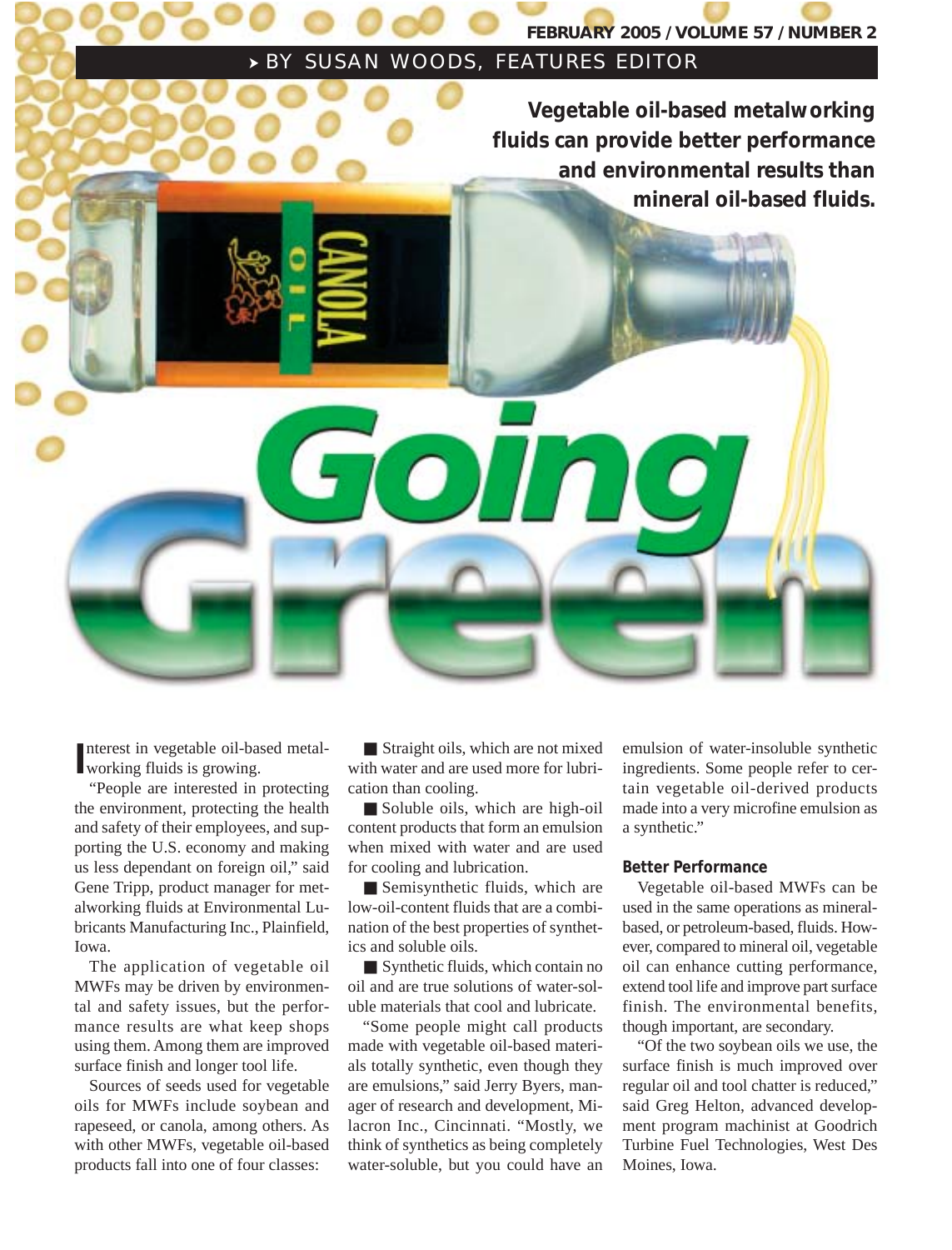Lyle Michael, president and owner of Hawkeye Tool & Die Inc., Jesup, Iowa, said his shop had been using a semisynthetic coolant but noticed a change with vegetable oil. "There is a distinct difference in machinability," he said. "It machines parts better and faster and adds tool life."

One reason vegetable oil performs better is its lubricity. Vegetable oil carries a slight polar charge. This charge draws the vegetable oil molecule to a metallic surface and is tenacious enough to resist being easily wiped off. Mineral oil has no charge and, therefore, adheres less tightly to a metal surface.

"A mineral oil is just a straight hydrocarbon," said Byers. "A vegetable oil has some functional groups containing oxygen, which makes it more attrac-

tive to the metal surface and it bonds more tightly. Therefore, it makes a better lubricant."

Another reason vegetable oil performs better than mineral oil is that it has a higher flash point, which reduces

#### **The following companies contributed to this report:**

**Blaser Swisslube Inc.** (845) 294-3200 www.blaser.com

**Environmental Lubricants Manufacturing Inc.** (319) 276-4801 www.elmusa.com

**Goodrich Turbine Fuel Technologies** (515) 274-1561 www.tft.goodrich.com

**Hawkeye Tool & Die Inc.** (319) 827-3838

**Milacron Inc.** (513) 487-5000 www.milacron.com

**Waterloo Screw Machine Products Inc.** (319) 236-2854 www.waterlooscrewmachine.com smoke formation and the risk of fire. According to Helton, the soybean oil his company uses has a flash point of 450° F compared to a flash point of about 235° F for the mineral oil it used previously.

He said: "The smoking is almost nonexistent. The flash point is a couple



A bandsaw cuts tubular steel using SoyEasy-Cool.

of hundred degrees higher than any cutting oil we have used in the past. That is one reason you don't have as much smoke. I'm not saying it won't catch on fire, but it hasn't so far."

A third reason vegetable oil performs better is that it has a high natural viscosity. When the machining temperature increases, the viscosity of vegetable oil drops more slowly than that of mineral oil. Conversely, as the temperature falls, vegetable oil remains more fluid than mineral oil, facilitating quicker drainage from chips and workpieces. The higher viscosity index of vegetable oil ensures that it will provide more stable lubricity across the operating temperature range.

The high viscosity also means that vegetable oil can be used as a lubricant for the guide ways and gears in machine tools. "The viscosity is high enough that it makes a good lube oil, along with it being a cutting oil," said Gary Eliason, president of Waterloo (Iowa) Screw Machine Products Inc.

Helton also mentioned that his company uses soybean oil as a cutting oil and for way lubes.

#### **Limitations**

There are some drawbacks to using vegetable oil. It lacks sufficient oxidative stability for many lubrication applications. Low oxidative stability means the oil will oxidize rather quickly during use, becoming thick as it polymerizes to a plastic-like consistency. If the oil is too thick or too thin, cutting tools wear quicker.

"Vegetable oils can become oxidized and change chemically," said Byers. "Their viscosity and lubricating ability

can change. There is more of a concern with the vegetable oil reacting with the environment (oxygen and metals) and breaking down than with petroleum oils. Both will oxidize under heat, but vegetable oils are more prone to oxidation."

Another drawback is vegetable oil's lack of hydrolytic stability. Typically, when making an emulsion, oil and water are present. If oxygen and some sort of alkaline component are present, it can cause

certain ester linkages within the vegetable oil to break down. These brokendown components act differently than the original vegetable oil. Mineral oil is resistant to hydrolytic reactions.

An ester is a molecule made by condensing fatty acids and alcohols together. Vegetable oils naturally exist as esters, typically called "triglycerides," a condensation of a fatty acid plus glycerine. Under the right conditions, the triglyceride can split and revert back to a fatty acid and glycerine, which will act differently from the original ester. Mineral oils do not contain ester linkages and do not break down, or "hydrolyze."

However, advances in biotechnology have led to the development of genetically enhanced oilseeds that are naturally stable and may eliminate these problems. These stability problems can also be overcome by using additives, such as antioxidants, or by chemically modifying the vegetable oil.

Still another drawback of vegetable oil is that it supports microbial growth more than mineral oil does. "Biodegradability is a good thing when it comes to waste treatment," said Byers, "but it is not a good thing when it happens right there in the machine sump and the fluid turns sour and stinky. Vegetable oil has a tendency to do that more so than pe-